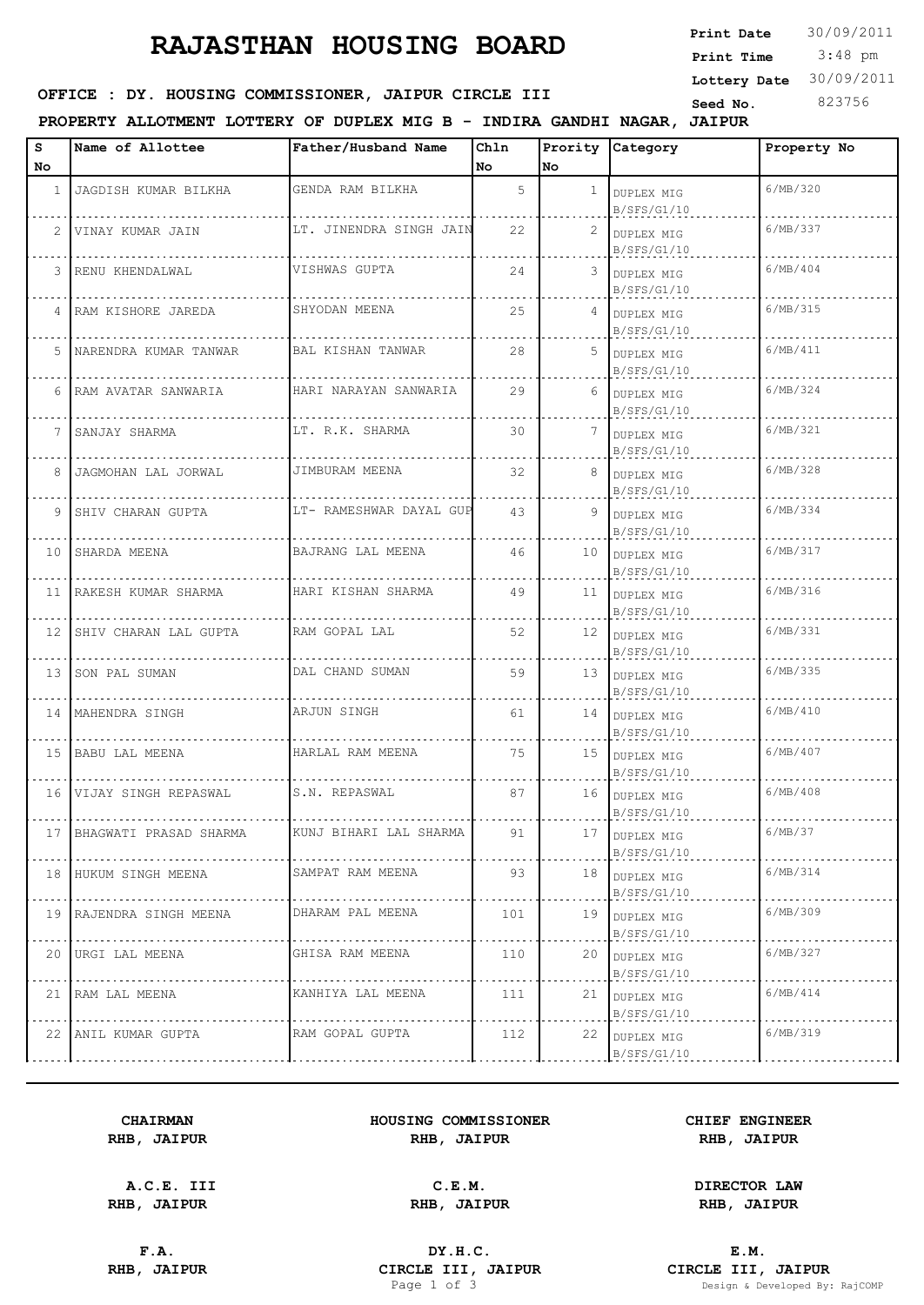# **RAJASTHAN HOUSING BOARD**

| <b>Print Date</b> | 30/09/2011 |
|-------------------|------------|
| Print Time        | $3:48$ pm  |
| Lottery Date      | 30/09/2011 |
| Seed No.          | 823756     |
|                   |            |

## OFFICE : DY. HOUSING COMMISSIONER, JAIPUR CIRCLE III

### **PROPERTY ALLOTMENT LOTTERY OF DUPLEX MIG B - INDIRA GANDHI NAGAR, JAIPUR**

| s               | Name of Allottee        | Father/Husband Name    | Chln |      | Prority Category                 | Property No         |
|-----------------|-------------------------|------------------------|------|------|----------------------------------|---------------------|
| No              |                         |                        | No   | lNo. |                                  |                     |
|                 | 23 BADRI PRASAD MEENA   | RAM DHAN MEENA         | 115  |      | 23 DUPLEX MIG<br>B/SFS/G1/10     | 6/MB/329            |
|                 | 24 RAVINDRA JOSHI       | K.K. JOSHI             | 116  |      | 24 DUPLEX MIG<br>B/SFS/G1/10     | 6/MB/403            |
|                 | 25 INDRA SWROOP SHARMA  | BHRAM SWROOP SHARMA    | 120  |      | 25 DUPLEX MIG<br>B/SFS/G1/10     | 6/MB/332            |
|                 | 26 HARICHARAN MEENA     | BADRI PRASAD MEENA     | 128  |      | 26 DUPLEX MIG<br>B/SFS/G1/10     | 6/MB/460            |
|                 | 27 KALISH CHAND GUPTA   | RAMESHWAR DAYAL GUPTA  | 130  |      | 27 DUPLEX MIG<br>B/SFS/G1/10     | 6/MB/336            |
|                 | 28 VISHRAM MEENA        | GAGAN RAM MEENA        | 133  |      | 28 DUPLEX MIG<br>B/SFS/G1/10     | 6/MB/63             |
|                 | 29 RAMKESH MEENA        | ANTRAM MEENA           | 147  |      | 29 DUPLEX MIG<br>B/SFS/G1/10     | 6/MB/318            |
|                 | 30   MOOL CHAND MEENA   | NATHU LAL MEENA        | 148  |      | 30 DUPLEX MIG<br>B/SFS/G1/10     | 6/MB/313            |
| 31              | PUSHPENDRA KUMAR VIJAY  | RAMESHWAR PRASAD VIJAY | 159  |      | 31 DUPLEX MIG<br>B/SFS/G1/10     | 6/MB/312            |
|                 | 32 TEJ SINGH MEENA      | SHRI RANGI LAL MEENA   | 163  |      | 32 DUPLEX MIG<br>B/SFS/G1/10     | 6/MB/333            |
|                 | 33 NAND KISHORE MEENA   | S.P. MEENA             | 167  |      | 33 DUPLEX MIG<br>B/SFS/G1/10     | 6/MB/462            |
|                 | 34 PRABHUDAYAL          | LT. TARA CHAND         | 171  |      | 34 DUPLEX MIG<br>B/SFS/G1/10     | 6/MB/311            |
|                 | 35   MUKANDI LAL MEENA  | KIRORI LAL MEENA       | 174  |      | 35 DUPLEX MIG<br>B/SFS/G1/10     | 6/MB/413            |
|                 | 36 ANITA MEENA          | SATYA NARAYAN MEENA    | 177  |      | 36 DUPLEX MIG<br>B/SFS/G1/10     | 6/MB/339            |
| 37              | HARISH KISHNANI         | LT. P.D. KISHNANI      | 183  |      | 37 DUPLEX MIG<br>B/SFS/G1/10     | 6/MB/340            |
|                 | 38 JAGDISH PRASAD MEENA | MOOL CHAND MEENA       | 188  |      | 38 DUPLEX MIG<br>B/SFS/G1/10     | 6/MB/310            |
| 39              | NARESH KUMAR CHANDANI   | D.L. CHANDANI          | 193  | 39   | <b>DUPLEX MIG</b><br>B/SFS/G1/10 | $6/\mathrm{MB}/338$ |
| 40 <sup>1</sup> | OM PRAKESH MEENA        | KARAN SINGH MEENA      | 194  |      | 40 DUPLEX MIG<br>B/SFS/G1/10     | 6/MB/405            |
|                 | 41 RAM KHILADI MEENA    | KISHORI LAL MEENA      | 198  |      | 41 DUPLEX MIG<br>B/SFS/G1/10     | 6/MB/330            |
|                 | 42 SUDAMA LALWANI       | NAMAMAL LALWANI        | 201  |      | 42 DUPLEX MIG<br>B/SFS/G1/10     | 6/MB/322            |
|                 | 43   RAJEEV KUMAR GAUR  | RAMESH CHAND GAUR      | 207  |      | 43 DUPLEX MIG<br>B/SFS/G1/10     | 6/MB/461            |
|                 | 44   MAN SINGH MEENA    | KALYAN PRASAD MEENA    | 210  | 44   | DUPLEX MIG<br>B/SFS/G1/10        | 6/MB/412            |

#### **CHAIRMAN HOUSING COMMISSIONER CHIEF ENGINEER RHB, JAIPUR RHB, JAIPUR RHB, JAIPUR**

**A.C.E. III C.E.M. DIRECTOR LAW**

**F.A. DY.H.C. E.M. RHB, JAIPUR CIRCLE III, JAIPUR CIRCLE III, JAIPUR CIRCLE III, JAIPUR Page 2** of 3

**RHB, JAIPUR RHB, JAIPUR RHB, JAIPUR**

Design & Developed By: RajCOMP